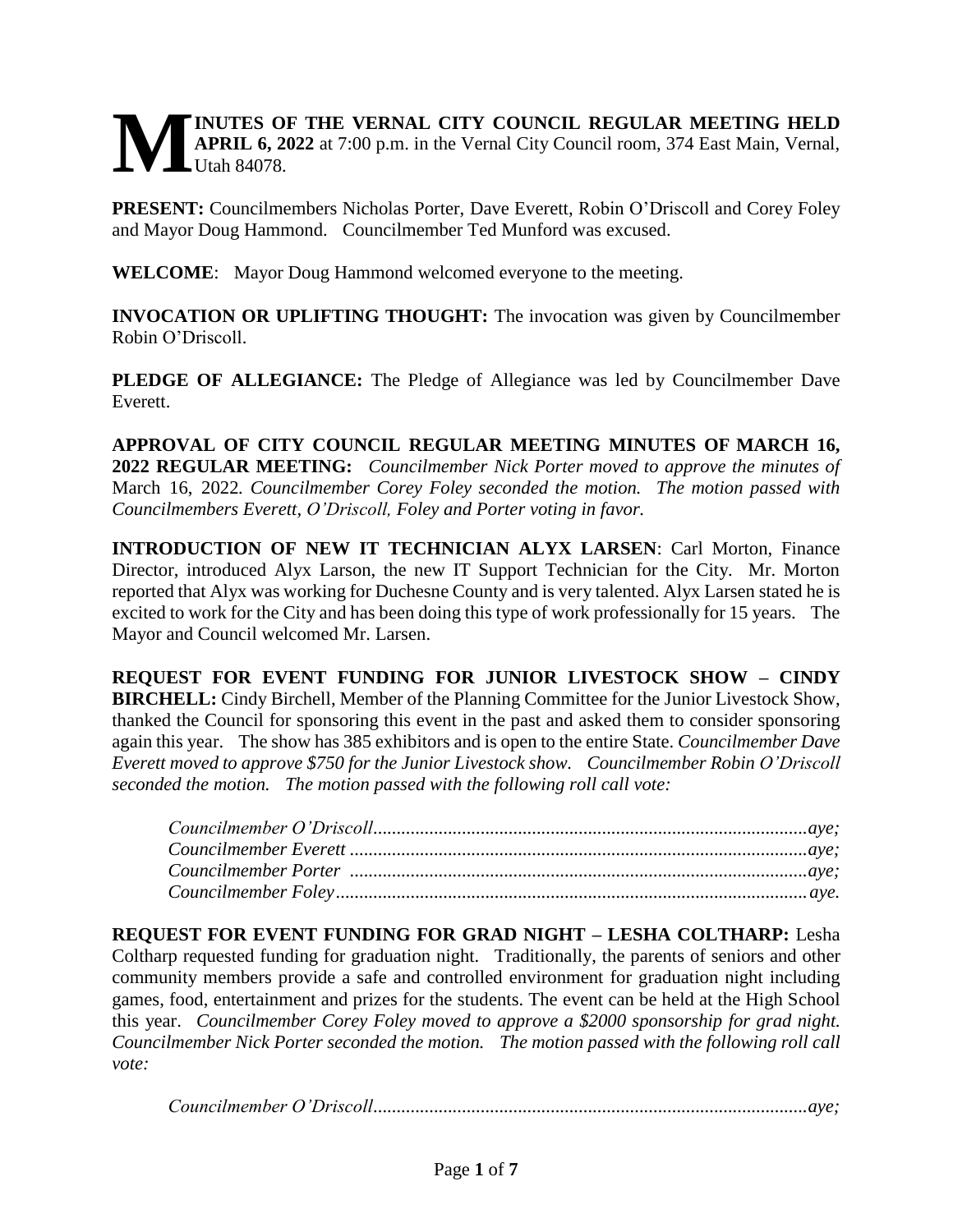Quinn Bennion stated that the County supports this event and Naples City and Ballard will also support it this year. Lesha Coltharp joked that Dave Everett is over plinko and the Mayor is scheduled to sit in the dunk tank. She thanked the Council for the support.

**REQUEST FOR EVENT FUNDING FOR ROCK THE RIDE CONCERT SERIES - SHANE COOK:** Shane Cook reminded the Council that last year was the first time for this event with concerts being scheduled once a month during the summer months. Around \$10,000 was raised and was used to pay the bands, rent sound equipment, and marketing. Quinn Bennion asked if he had decided on a location for this year. Shane Cook stated he is considering Vernal Avenue again this year if possible with the construction of the parking lot. Last year there were around 500 attendees so parking could be an issue. He stated he has contacted Chris Abegglen about using the park; however, the street vibe is better. Quinn Bennion stated that this event fits well with the criteria used to evaluate what events are funded and the Council supported it in the amount of \$1000 last year. It was not specifically funded in this budget so any funding would come out of the miscellaneous fund. *Councilmember Nick Porter moved to approve the request for \$1000 sponsorship. Councilmember Robin O'Driscoll seconded the motion. The motion passed with the following roll call vote:*

**REQUEST APPROVAL OF EMERGENCY OPERATIONS PLAN - HEIDI LUNBERG**: Heidi Lundberg, Uintah County Emergency Manager, reported that she has been working on updating the emergency plan. The purpose of the plan is to establish a comprehensive approach for mitigation, preparedness, response and recovery in an emergency situation. The new census data and airport operation information has been incorporated into the update. *Councilmember Nick Porter moved to approve the update emergency operations plan. Councilmember Corey Foley seconded the motion. The motion passed with Councilmembers Porter, Foley, Everett and O'Driscoll voting in favor.* 

**CONSIDER APPROVAL OF INDEMNITY AGREEMENT WITH UINTAH SCHOOL DISTRICT TO PROVIDE BUSES FOR DINO-HALF MARATHON:** Allen Parker explained that each year the City helps with the Dino half marathon by contracting with the School District for bussing services. The School District is the only agency that has enough buses to transport the participants up the canyon to the start of the race. There is not enough space to park cars at the trail head, so the runners have to be transported. The School District cannot contract with a private entity, so the City sponsors the buses and contracts with Runtastic to provide transportation. Councilmember Robin O'Driscoll verified that Runtastic pays the cost for the buses. Allen Parker answered yes. After further discussion, *Councilmember Nick Porter moved to approve the Indemnity Agreement with Uintah School District to provide transportation for the*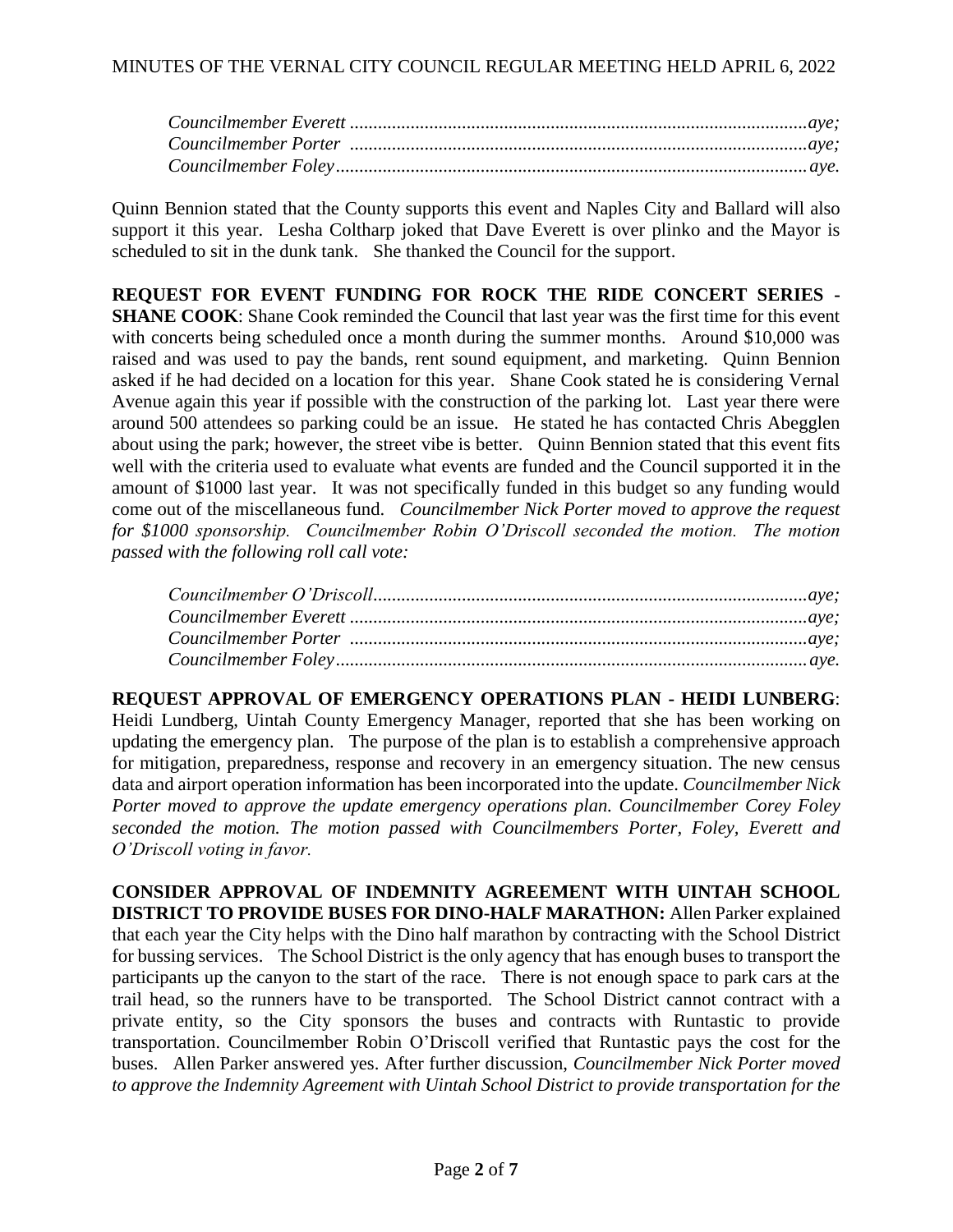*Dino half marathon. Councilmember Robin O'Driscoll seconded the motion. The motion passed with the following roll call vote:* 

**CONSIDER APPROVAL OF PARTICIPATION AGREEMENT WITH RUNTASTIC EVENTS FOR BUSES FOR DINO-HALF MARATHON**: Allen Parker stated this is the agreement with Runtastic that outlines payment and insurance requirements. *Councilmember Nick Porter moved to approve the agreement with Runtastic for transportation for the Dino half marathon. Councilmember Corey Foley seconded the motion. The motion passed with the following roll call vote:* 

**CONSIDER APPROVAL OF THE SELECTION OF BRANDON JOHNSON OF FARNSWORTH, JOHNSON PLLC AS BOND COUNSEL FOR VERNAL CITY**: Quinn Bennion reported that the City sent out a request for proposals to hire an attorney to serve as bond counsel and three responses were received. In reviewing the proposals, it is being recommended that the City contract with Brandon Johnson as the attorney to serve as the bond counsel for the City. *Councilmember Dave Everett moved to approve the agreement with Brandon Johnson. Councilmember Robin O'Driscoll seconded the motion. The motion passed with the following roll call vote:*

Quinn Bennion explained that the following item was supposed to be published as a public hearing and did not get listed on the agenda as a hearing. The staff will republish it for a future meeting.

**CONSIDER ADOPTION OF A RESOLUTION AUTHORIZING THE ISSUANCE OF SALES TAX REVENUE BONDS - RESOLUTION NO. 2022-05 JAPHETH MCGEE AND BRANDON JOHNSON:** Quinn Bennion stated that Brandon Johnson was going to join the meeting electronically, however, he is not able to do so. The notice of bonds to be issued was published and started the 30 day period for objections to the bonds. Pam Cinch asked if the resolution for the bonds could be approved before the public hearing is held and if the public can speak on this issue even though it is not noticed as a public hearing. Japheth McGee stated that a public hearing does not need to be held before the parameters resolution that shows the term and interest rate for the bonds. The resolution also authorizes the Mayor and City Manager to fine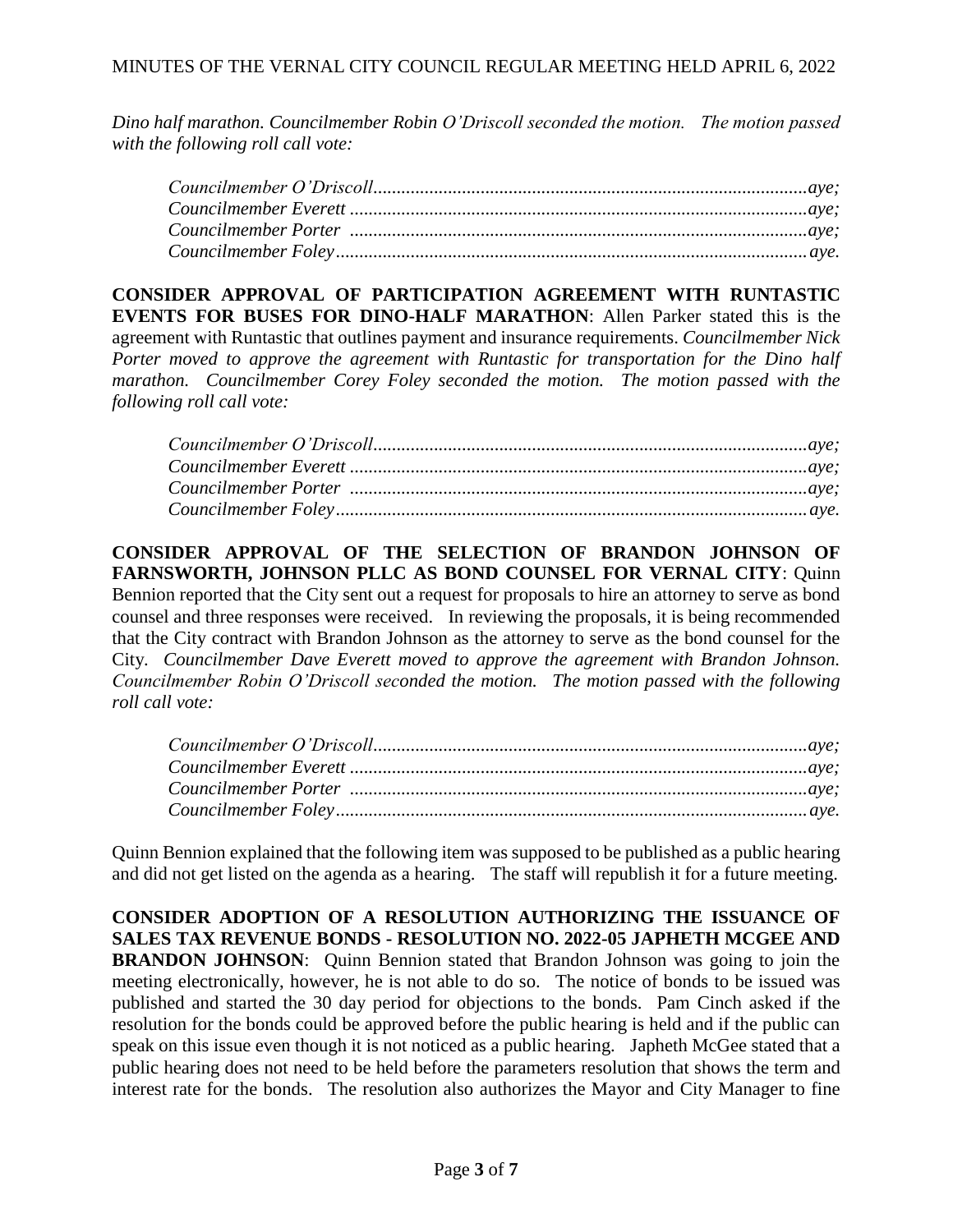tune the final resolution. Quinn Bennion explained that this resolution proposes that sales tax revenue be used to pay the bond payments as they are a stronger backed revenue source. The future funds from the downtown CRA will be pledged to pay the City from the CDRA. The bond funds will be used to pay for the façade grants being provided to improve the exterior of commercial buildings in the downtown area. Japheth Magee agreed that the City will receive a better interest rate by using sales tax. The City has agreements in place with the County, School District and other Water Districts to use future increased taxes as those agencies see the vision and need of revitalizing downtown property. The values of property downtown have decreased over the last 5 years. Quinn Bennion agreed that the CDRA will use future tax dollars as of result of improvements that occur within the CRA to pay off the bonds. Japheth Magee advised that the bonds can be structures to pay interest only for the first few years until the increment amount increases to reimburse the City. Mayor Doug Hammond invited citizens to speak on this item.

Pam Clinch, Uintah County Resident, stated her questions had been answered. Japheth Magee stated the public hearing can be held any time before the bonds are signed. He noted that bids were solicited for this obligation and two banks submitted interest. The best one is from Capital One Bank and the other was from Webster Bank. He suggested that the public hearing information in the Resolution be stricken and ratify the notice of public hearing. Councilmember Dave Everett moved to approve the modified Resolution No. 2022-05 and ratify the notice of public hearing. Councilmember Nick Porter seconded the motion. The motion passed with the following roll call vote:

**REQUEST TO CHANGE TIER STRUCTURE AND AMEND THE VERNAL CITY SALARY SCHEDULE – RESOLUTION NO. 2022-03**: Quinn Bennion presented a new tier structure for the public works, utilities, government buildings and airport employees to allow employees to advance in their positions. The current practice when someone is hired within those departments, they stay in the same department and rarely advance. In the police department, the officer have a tiered structure allowing them to advance in their career as a police officer and the other departments are proposing they be allowed to have the same type of structure. This gives encouragement to the employees to advance in their positions with additional training and years of service. Keith Despain confirmed they have spent a lot of hours organizing this tier structure providing a way for employees to have ownership of their career path for advancement. It does require an employee to be in their position for a minimum of five years and complete in-house certifications along with other training and testing, and the employee has to take the initiative to progress. The benefit to the City is highly qualified individuals who may stay around longer. Quinn Bennion stated there is a pay increase of 5% for each grade change which is a very reasonable approach. Councilmember Corey Foley asked how it would work if someone was hired at a level 3. Quinn Bennion stated that it would be fairly rare as most often a position is advertised at entry level or Tier I so they have room to progress. Keith Despain stated the job descriptions would be changed to reflect the new system. Councilmember Robin O'Driscoll commented that she liked making the employees responsible for their own advancement.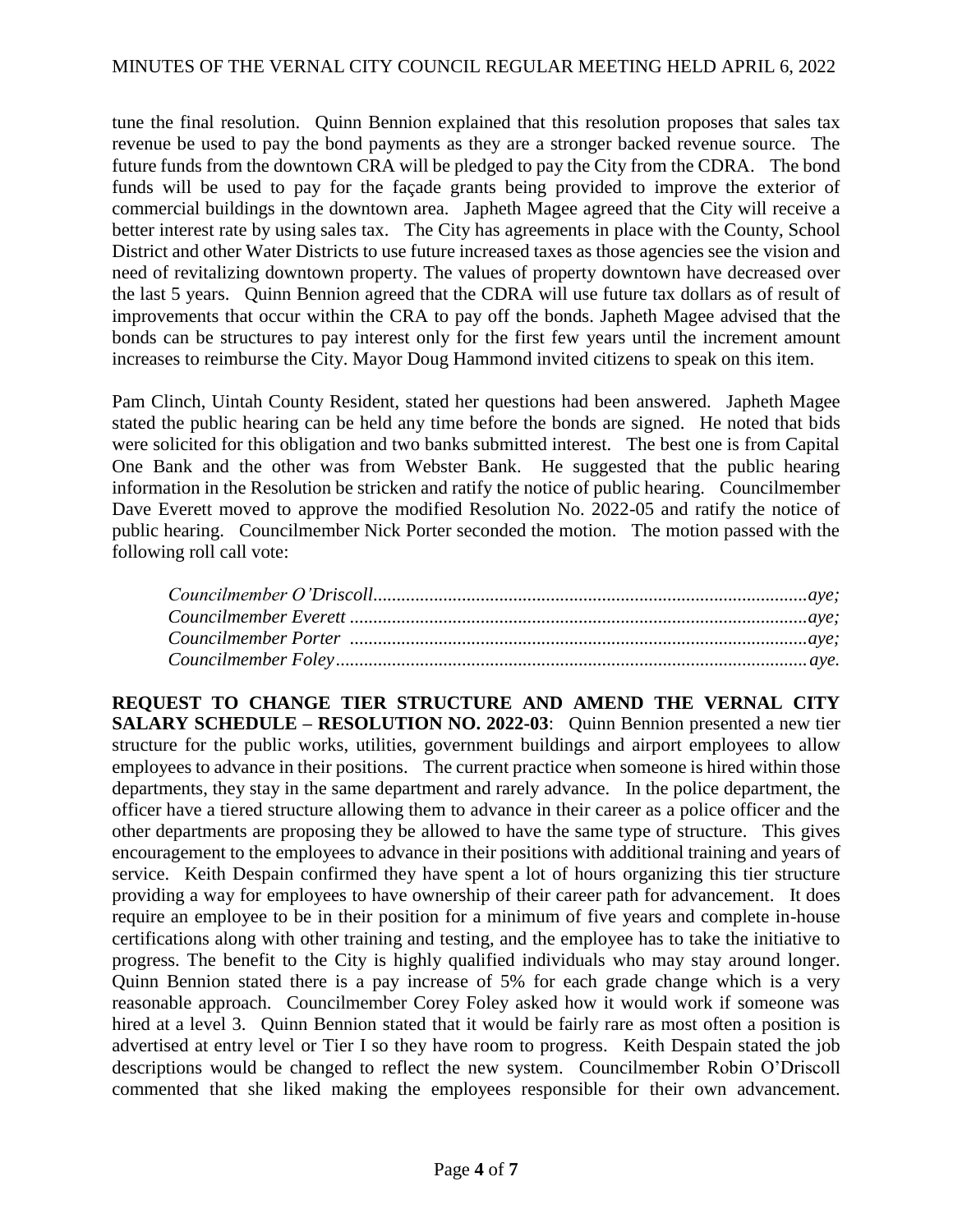*Councilmember Dave Everett moved to approve Resolution No. 2022-03 as presented. Councilmember Robin O'Driscoll seconded the motion. The motion passed with the following roll call vote:* 

**REQUEST TO AMEND THE VERNAL CITY PERSONNEL POLICIES AND PROCEDURES – ADDING CAREER LADDER PROVISIONS - RESOLUTION NO. 2022-06**: Keith Despain explained that this Resolution outlines the philosophy and objectives for the career ladder program that was just presented with the Tiered system. *Councilmember Corey Foley moved to approve Resolution No. 2022-06. Councilmember Nick Porter seconded the motion. The motion passed with the following roll call vote:* 

Keith Despain thanked the Council for the support of the employees.

**REQUEST APPROVAL OF PLANNING COMMISSION APPOINTMENT**: Allen Parker reminded the Council that there are vacancies on the Planning Commission and Mr. Randal Mills has voiced his interest in serving. He recommended Mr. Mills be appointed as an alternate. *Councilmember Nick Porter moved to approve appointing Randal Mills as an alternate member of the Planning Commission. Councilmember Corey Foley seconded the motion. The motion passed with the following roll call vote:*

**UPDATE ON GREEN DINOSAUR OPTIONS**: Wayne Smith, Facilities Manager, explained that the T-Rex green dinosaur is is need of repair. Initially a cost of \$10,000 was placed in the budget; however, that is not enough funding. Wayne showed pictures of the deterioration of the dinosaur statue and noted that the only thing in good shape is the metal interior. The T-Rex faces the highway and cannot be moved because of the size and deterioration. Stucco professionals have inspected the dinosaur and provided an estimate of around \$30,000 to strip it down and fix the surface with synthetic fibers that would be flexible and weather proof. Then the statue can be painted to be more authentic. He pointed out that Naples purchased a dinosaur from China that is approximately the same size and the City could consider that option. Councilmember Nick Porter asked how long it would take. Wayne Smith stated it would be quite a while before one could be delivered. He stated the biggest cost is shipping so if more were purchased together the shipping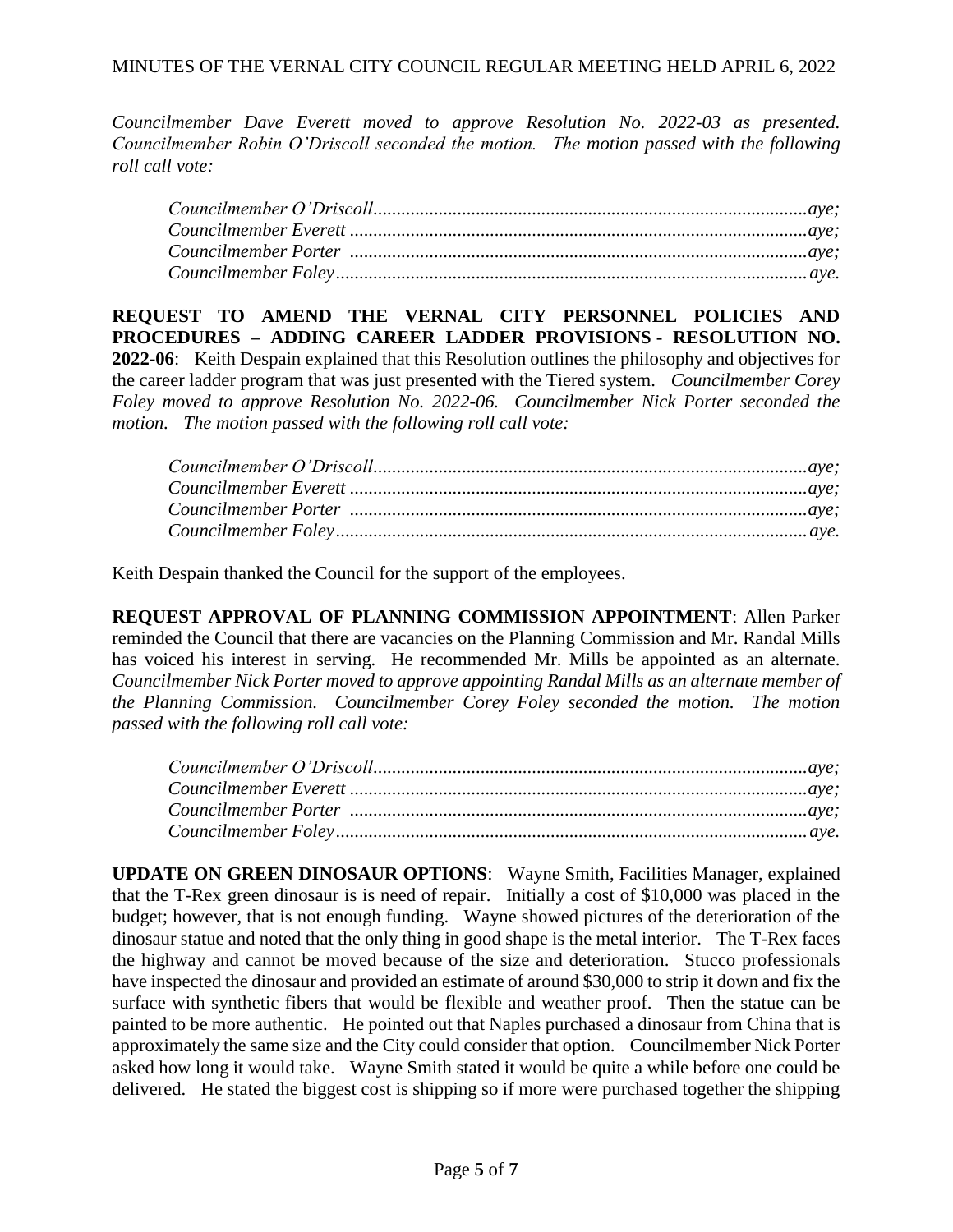would not be as high. Councilmember Robin O'Driscoll asked if the City owns the T-Rex. Quinn Bennion answered yes, and advised that there a lot of nostalgia and history behind T-Rex. He suggested the Council consider taking a poll to see who wants to save the dinosaur or replace it. Councilmember Corey Foley stated it is in a dangerous position for families to take pictures. Quinn Bennion disclosed that Wayne was a stucco contractor and could make the repairs. However, the rest of his duties would suffer. The consensus of the Council was that was not an option. Mayor Doug Hammond stressed that the Council would need to be prepared to answer phone calls if the dinosaur was replaced. Councilmember Dave Everett stated he liked the idea of a poll so the Council would know how important the green dino is to the public. If there is minimal support, then the City could go the route of getting a new one. Councilmember Nick Porter stated he des not like the fiberglass ones as they look cheap and possibly the City could invest in other types of art.

Brian Bloom, editor with the newspaper, stated he liked the idea of conducting a poll. Councilmember Corey Foley suggested the City put another \$5,000 in the budget and see if the community would fund the remainder. Councilmember Robin O'Driscoll noted that it will not fix the safety issue if the dinosaur is simply re-plastered as it is still in a bad spot. Camille Erickson suggested a fence be put up. Quinn Bennion stated there are limitations with what UDOT will allow next to the highway. There was some discussion regarding the decorating of the dinosaur. Kyle Hughes, Public Works employee, stated he has a unique view of the dinosaur as he has spent time working on it. Other areas in the Country know Vernal as dinosaur country and it brings people to Vernal to see all the dinosaurs. He stated they need to continue even if there is a new location. Quinn Bennion stated the staff will prepare a poll and bring the Council the results.

# **ADMINISTRATIVE REPORTS**

### Utah League of Cities and Towns Conference:

Quinn Bennion reported that the Mayor, Councilmember O'Driscoll and he will be gone for the next meeting as they will be at the ULCT conference in St. George.

### Façade Grant:

Allen Parker reported that 50% of the \$175,000 set aside for the façade grant has been issued. Councilmember Corey Foley asked if any permits had been issued yet. Allen Parker answered not yet.

### Springs project

Keith Despain explained that Strata have begun trenching to bury conduit for power and fiber to the water springs. The overhead crossing to the de-sander buildings will be the next step.

# CDL Training:

Keith Despain reported that recent legislation has changed the requirements to obtain a commercial drivers license that impacts the City quite a bit. In the past you could study for the test and take the driving test. Now you must complete a training course from a certified site. In the Basin the only registered site is UBTECH that has an eight week course at a cost of \$3000.